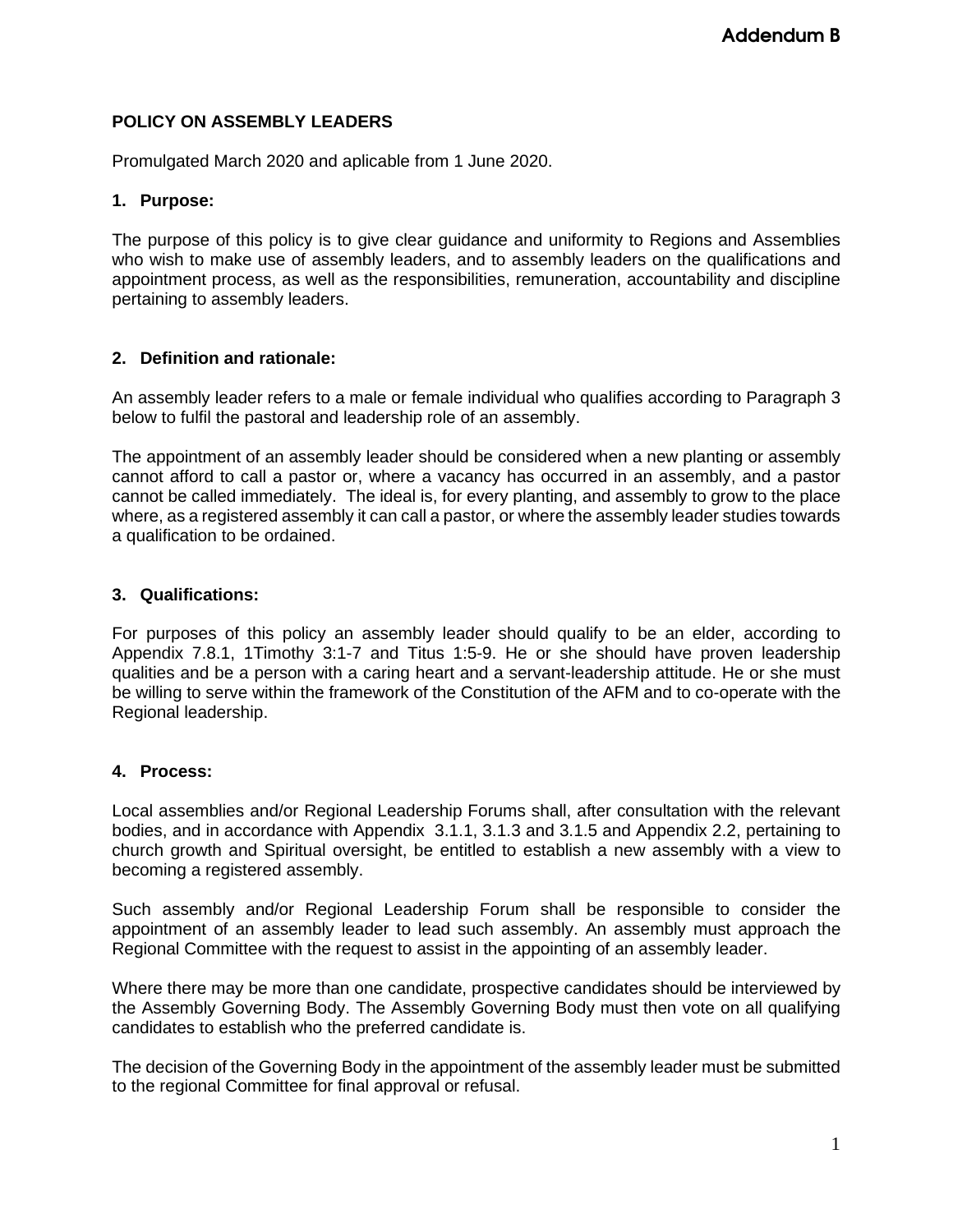The responsibilities and expectations of the assembly, as well as that of the assembly leader must be discussed to ensure clarity for all involved. All decisions and agreements should be duly minuted and signed by the parties involved.

# **5. Application and Appointment:**

Prospective candidates should apply to the relevant Governing Body and will be appointed by the Governing Body after the due process as described in Paragraph 4 above has been completed. The Governing Body is not compelled to appoint any applicant after the interviews have been conducted and may start the application process a fresh.

# **6. Responsibilities:**

### **6 a. Responsibilities of the Assembly leader:**

The responsibilities of an Assembly leader will be to fulfill the following duties in accordance with the Word of God for the furtherance of the Kingdom of God and the extension of the church, according to the guidelines in Appendix 7.7.1 of the Constitution of the AFM of SA:

- 1. Ministry of the Gospel and the sacraments.
- 2. Shepherding of the assembly.
- 3. Administrative duties associated with his/her office in accordance with church laws.
- 4. Any other duties and responsibilities legitimately assigned to him/her and
- 5. Maintain a code of conduct as laid down by the National Leadership Forum in Appendix 7.5 of the Constitution of the AFM.

#### **6 b. Responsibility of the assembly:**

The Governing Body of the assembly will within the ability of the assembly make it possible for the assembly leader to perform his/her duties in accordance with the service agreement and will co-operate with and support the assembly leader to enable him/her to accomplish the task of leading the assembly.

# 7. **Remuneration:**

The Governing Body in consultation with the Regional Committee, should consider remunerating the assembly leader by way of a monthly allowance.

The Assembly Leader should (preferably) also be earning an income from a full-time occupation outside of the assembly.

If the assembly is not in a position to remunerate the assembly leader by way of an allowance or compensation in kind, a date should be stipulated in the service agreement on which the situation will be evaluated and reconsidered.